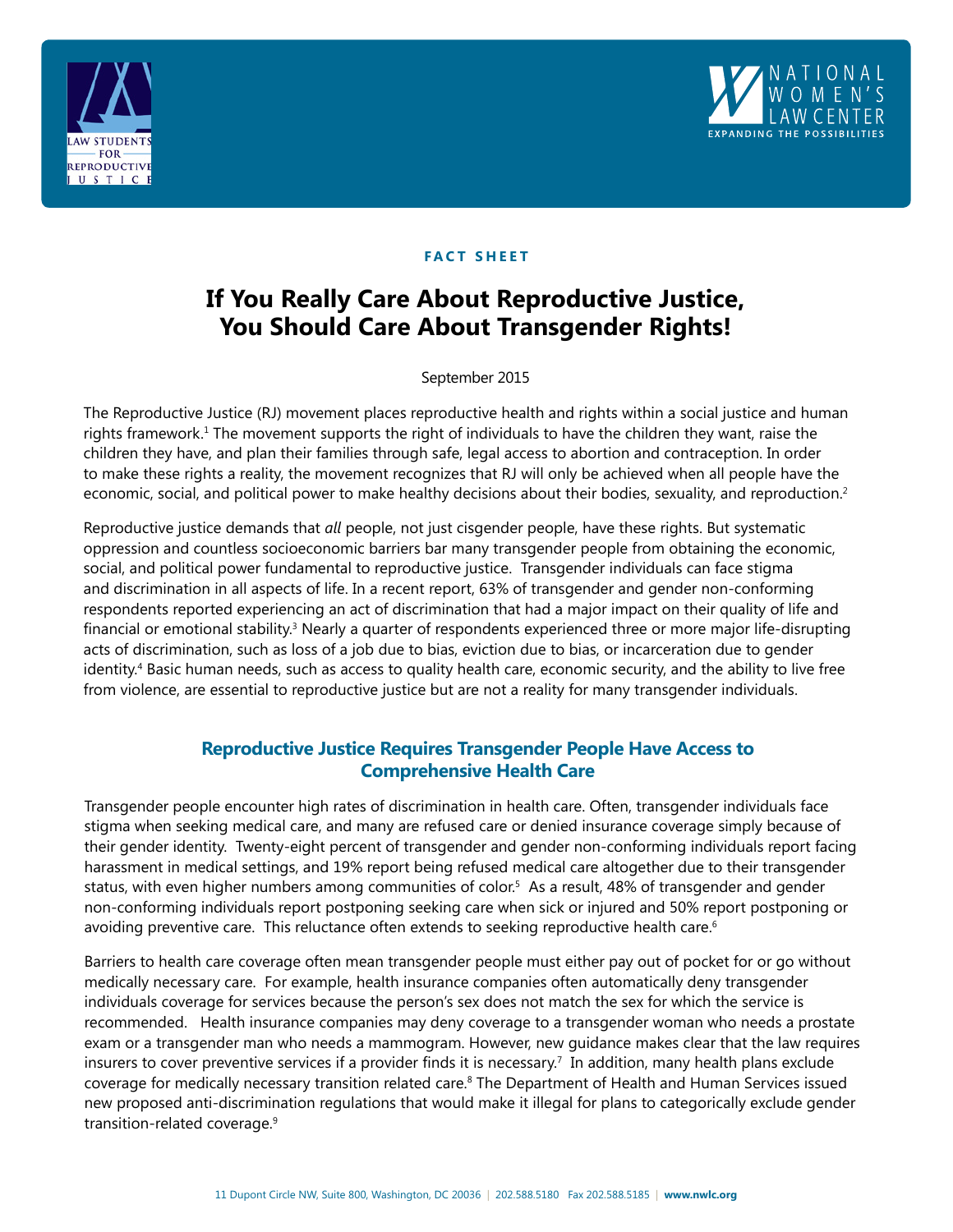Accessing reproductive health care can be particularly difficult for transgender people. Discrimination and coverage restrictions prevent many transgender individuals from getting appropriate care. In addition, many transgender individuals are reluctant to seek reproductive care because of stigma. One study showed that half of transgender men did not receive annual pelvic exams, in part because of discomfort with the physical exam and finding a medical provider with whom they were comfortable.<sup>10</sup>

## **Reproductive Justice Means Economic Justice for Trans Women**

Economic justice is essential to achieving reproductive justice, yet transgender people are often unable to obtain economic security. Transgender and gender non-conforming people almost universally report harassment and mistreatment on the job.11 Nearly half report having been fired, denied a promotion, or not having been hired because of their gender identity.12 As a result, unemployment for transgender and gender non-conforming workers is twice the rate for the population as a whole.<sup>13</sup>

In addition, transgender individuals face pay discrimination in the workplace. Studies suggest the earnings of transgender women workers fall by nearly a third following transition.<sup>14</sup> Even though transgender individuals are more likely than the general population to have a college education, they are four times more likely to have a household income under \$10,000 per year (15% vs. 4%).<sup>15</sup> The numbers are worse for transgender individuals of color. According to one study, 34% of black and 28% of Latino/a transgender individuals had a household income of less than  $$10,000$  a year.<sup>16</sup>

Gender identity discrimination in the workplace threatens economic security and puts transgender people at high risk of poverty. As a result, transgender individuals often lack the economic power essential to realizing reproductive justice.

#### **Reproductive Justice Demands an End to Physical Violence Against Transgender Individuals**

Transgender individuals are at increased risk of experiencing violence or assault at some point in their lives. In a recent survey, at least 26% of transgender and gender non-conforming respondents had been physically assaulted and 10% were sexually assaulted because they were transgender or gender non-conforming.17 In 2014 trans women were 1.6 times more likely to experience physical violence and 6.1 times more likely to experience physical police violence than LGBTQ and HIV affected communities at large.18 Trans women of color are particularly likely to experience violence.19 In 2014, at least 13 trans women were murdered in the United States, and in the first 8 months of 2015, at least 19 trans women have been murdered.<sup>20</sup> Of these women, all but one were either black or Latina.<sup>21</sup>

Reproductive Justice demands that all people are able to live their lives free from violence or the threat of violence because of who they are. The prevalence of targeted violence means that for many transgender individuals expressing their gender identity increases the threat of violence. As a result, fear of violence can keep transgender people from making the decisions about their gender expression and bodies that are best for them.

#### **Reproductive Justice Necessitates the Use of Inclusive Language**

Language choices often reflect a lack of knowledge about what it means to be transgender and perpetuate stigma. For example, using incorrect pronouns or misgendering privileges certain sex characteristics and ignores an individual's gender identity. Similarly, phrases such as "naturally-born woman" or "real man" imply that it is unnatural or unreal to be transgender. Reproductive justice advocacy can perpetuate these problems. For example, materials that focus solely on "women's health" or "women's access" can exclude transgender men and other individuals who also need access to comprehensive reproductive health care.